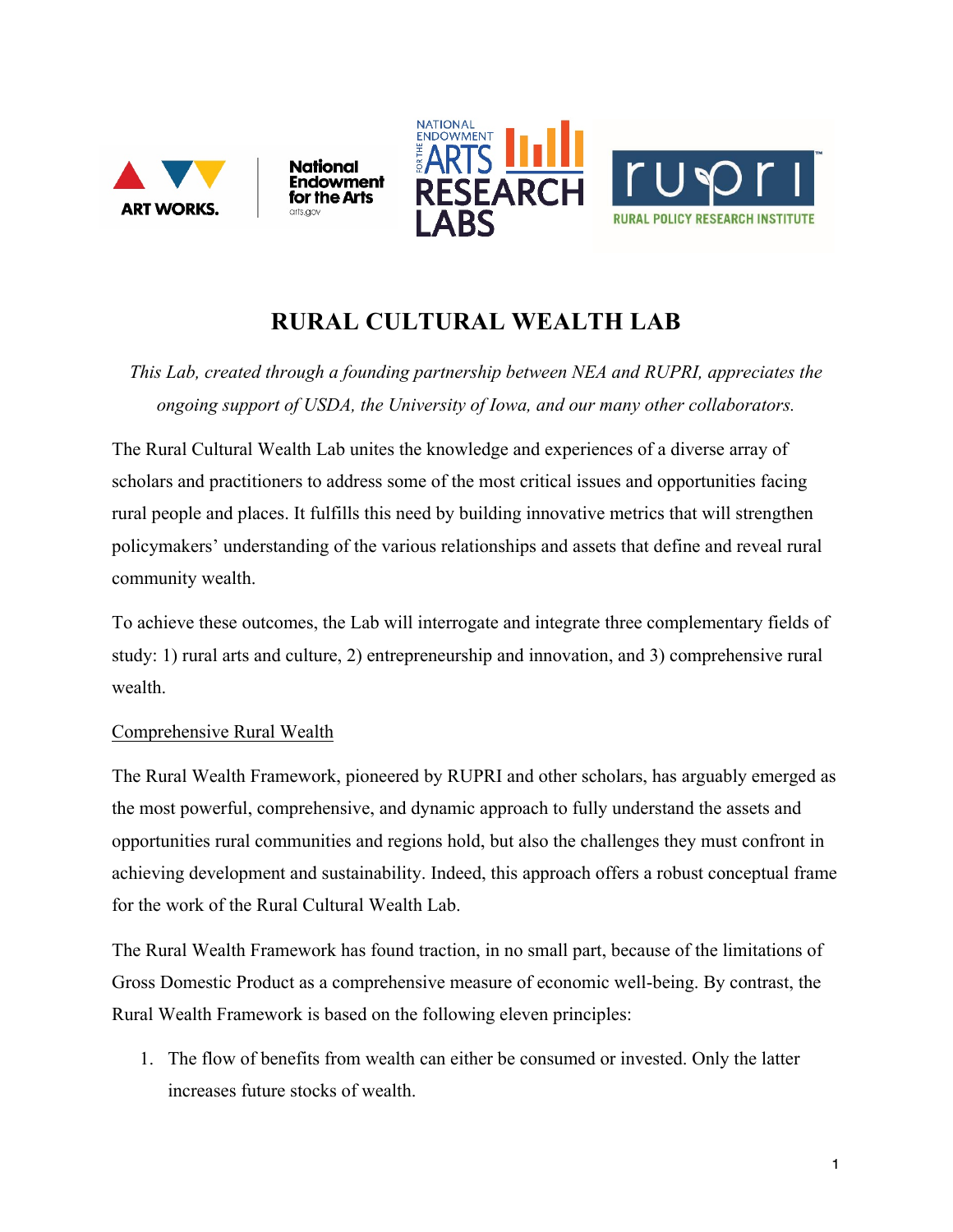- 2. The Rural Wealth Framework (RWF) recognizes both economic (e.g., financial capital) and non-economic assets (e.g., political capital).
- 3. The RWF recognizes assets for which traditional markets exist (e.g., physical capital) and assets for which that is not the case (e.g., social capital).
- 4. The RWF recognizes that the eight capitals can be thought of individually, but they are often inter-related, sometimes complementing and sometimes substituting one another. Furthermore, the greatest impacts typically occur when the potential synergy across these capitals is recognized and catalyzed.
- 5. The RWF recognizes that some assets are mobile (e.g., human capital) and others are not (e.g., most types of natural capital).
- 6. The RWF recognizes that certain place-based or non-mobile assets may be owned by local residents, or by those outside the locality, and that property rights determine the distribution of the benefits that flow from these assets. Absentee ownership of natural capital, for example, may impact the wealth of a community very differently than would local ownership.
- 7. The RWF includes both public and private assets, and recognizes that some assets may be primarily owned and controlled by individuals (e.g., private land), while others may be primarily publicly controlled (e.g., highways or airports).
- 8. The RWF recognizes that certain non-mobile assets (e.g. recreational areas or national parks) have value to both those who live nearby and those who live far away.
- 9. The RWF recognizes and makes explicit that collective action and governance play a major role in wealth creation and retention. For example, the public sector is a major generator of human capital through its investments in public education. Likewise, the public sector generates intellectual capital by creating and enforcing patent and copyright laws.
- 10. The RWF recognizes that the distribution of assets is very important. For example, the distribution of assets across households can have an enormous impact on intergenerational social and economic mobility. Or, as another example, political capital that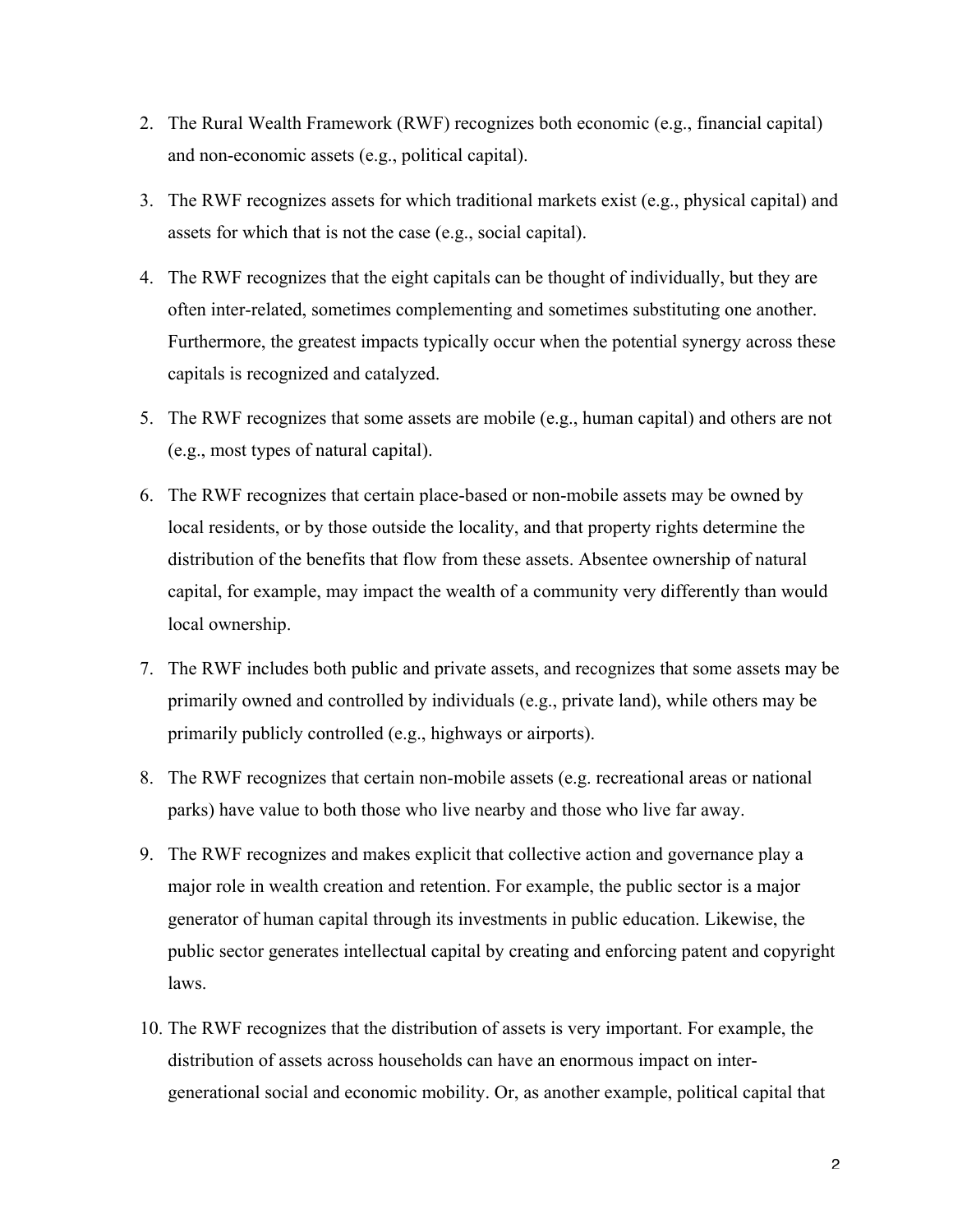is not widely shared, but is concentrated in the hands of a few, may not benefit the entire community, state, or region.

11. The RWF recognizes that individuals' wealth depends not only on their own assets, and how they use them, but also on how the assets of their neighbors are used. For example, when individuals invest in cultural diversity, the wealth of other residents is enhanced.

All eight types of capital have a role to play in the Rural Cultural Wealth Lab. For the most part, however, the Lab will focus on how **cultural capital** is created, maintained, distributed, activated, or mobilized in the context of other capitals, in rural communities.

## Rural Arts and Culture

Culture is a notoriously difficult term to define. In 1952, American anthropologists compiled a list of 164 different definitions, which varied in light of different usages of the word. Within the context of the Lab, we will refer to the UNESCO definition of culture adopted in the internationally recognized 2001 Universal Declaration on Cultural Diversity, which states:

*Culture should be regarded as the set of distinct spiritual, material, intellectual, and emotional features of a society or social group, and that it encompasses in addition to art and literature, lifestyles, ways of living together, value systems, traditions, and beliefs.*

The most common use of the term "culture" is to describe the aggregate behaviors of any group operating at any scale, expressed through a combination of rituals and activities.

Like culture itself, the term "cultural capital" is defined in multiple ways. The Lab has adopted the following working definition of cultural capital, although examples/circumstances in from U.S. rural communities may refine this:

*The stock of practices that reflect values and identities rooted in place, class, and/or ethnicity. Investments in cultural capital create or sustain the values, traditions, beliefs, and/or languages that become the currency to leverage other types of capital.*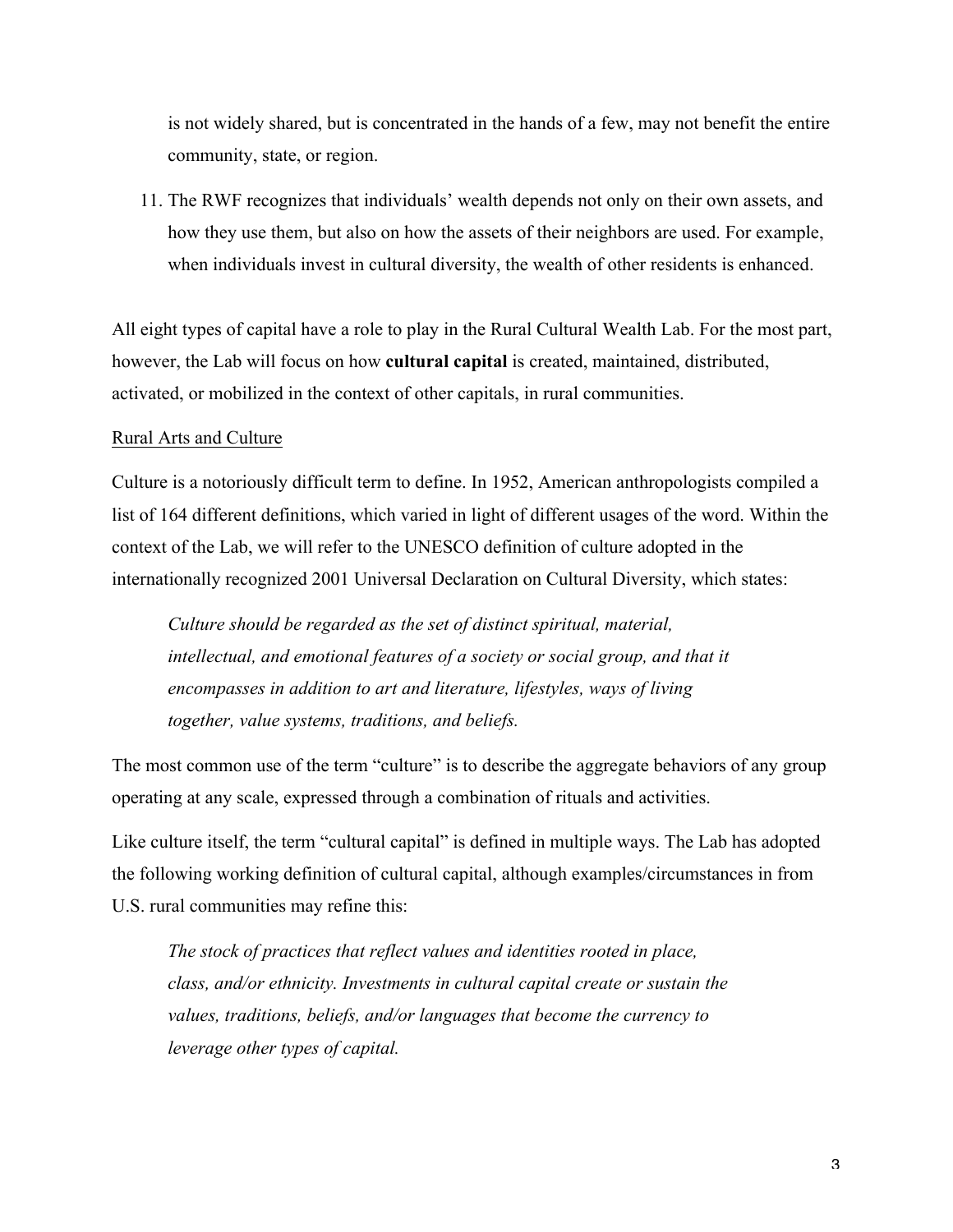The study of cultural capital—the assets and relationships unique to rural arts and culture—is understandably a key driver of the Rural Cultural Wealth Lab. Nevertheless, other capitals are also of special interest. For example, **natural capital** is expected to play a critical role in the Lab's research; such capital is abundant in rural areas and generally limited in urban areas.

Additionally, **social capital** (*the stock of trust, relationships, and networks that support civic society*) provides the "soft infrastructure" for (a) moving or accelerating curiosity, imagination, and creativity, and (b) providing a support structure for the entrepreneur.

Finally, **human capital** *(the stock of education, skills, and mental health of people)* has long been recognized as a critical element in community well-being, both in urban and rural areas. The Rural Cultural Wealth Lab will examine how cultural assets influence human capital in rural communities and thereby help to spur creativity, innovation, and entrepreneurship. For that matter, the Lab will build on research findings that in lagging rural regions, creativity is more important for prosperity than are human capital, patents, or high-tech industry employment.

## Innovation/Entrepreneurship

Distinctions are helpful. Innovation can be thought of as the "ah ha moment," the creative idea or intellectual breakthrough. Entrepreneurship is the vehicle (the artisan, the business person, the entrepreneurial support system, etc.) that allows innovation to reach practical fruition and to impact a community or society.

The Rural Cultural Wealth Lab will examine the link between cultural capital and innovation/entrepreneurship. Specifically, our research will determine the pathways of greatest relevance in linking cultural capital to innovation/entrepreneurship, especially civic innovation/entrepreneurship, within a rural context. In pursuing this goal, the Lab will rely heavily on theories of comprehensive rural wealth, as noted above.

Despite the vital need for communities to understand how a portfolio of capitals can work together to build wealth through innovative activities, scant research examines these interactions or the sequencing (or simultaneity) with which the phenomenon occurs.

The U.S. cultural infrastructure and its associated knowledge base are predominantly urban in character. And yet, this Lab's existence reflects the growing momentum to recognize the distinct